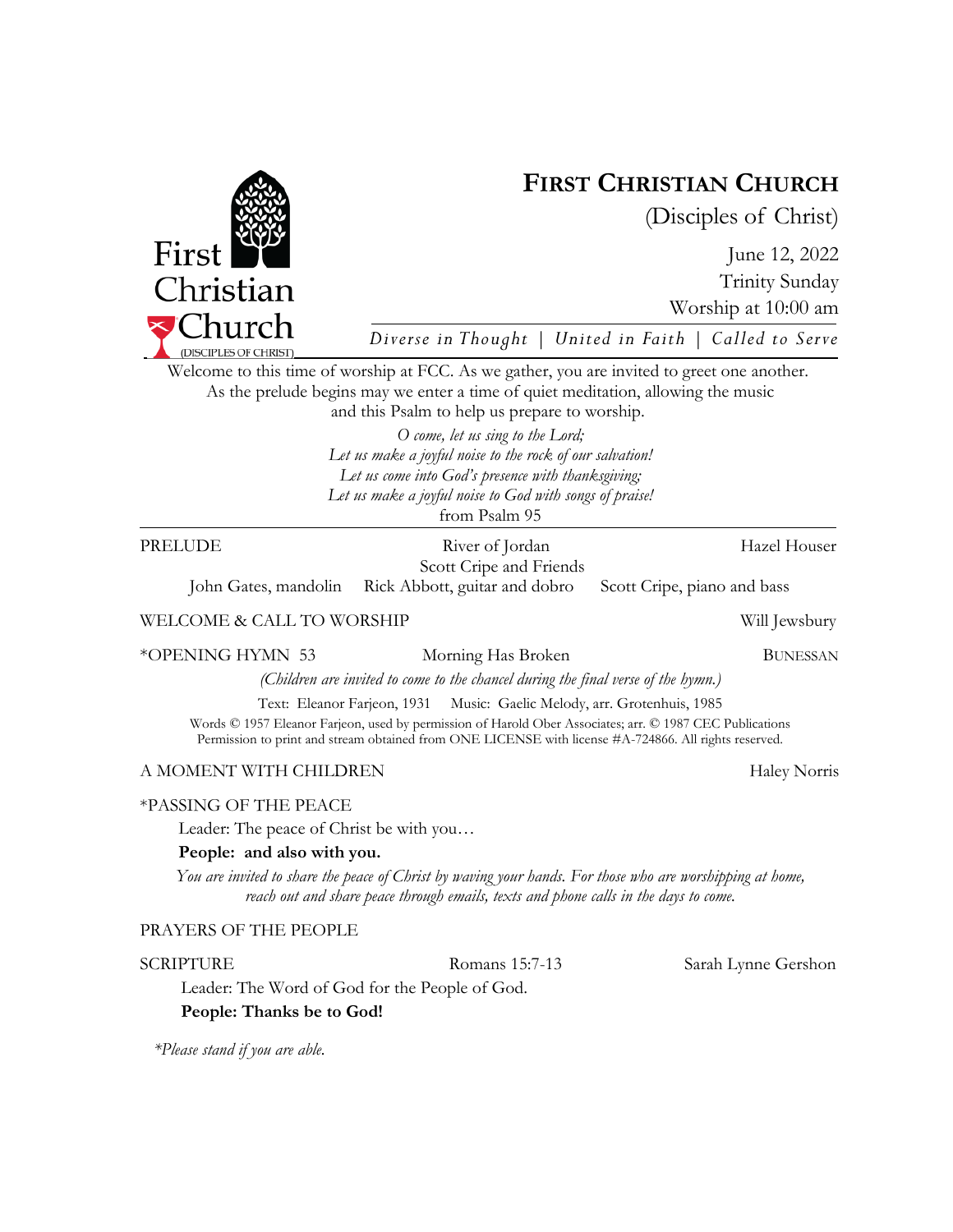| <b>SERMON</b>                                                                                                                                                                                                   |                                                                | Welcome One Another                                                                                                                                                                               | Will Jewsbury |
|-----------------------------------------------------------------------------------------------------------------------------------------------------------------------------------------------------------------|----------------------------------------------------------------|---------------------------------------------------------------------------------------------------------------------------------------------------------------------------------------------------|---------------|
| ANTHEM                                                                                                                                                                                                          | Someone Made the Sandals Jesus Wore<br>Scott Cripe and Friends |                                                                                                                                                                                                   | Paul Williams |
| God made the earth, the heavens and the sea<br>and he left some little jobs for you and me.<br>Some will build the churches<br>then some will sweep the floor.<br>You know someone made the sandals Jesus wore. |                                                                | We're all blessed with something we can do<br>big or small it's up to me and you.<br>You can tend the sick<br>and you can help to feed the poor.<br>You know someone made the sandals Jesus wore. |               |
| (Chorus)                                                                                                                                                                                                        |                                                                | (Chorus)                                                                                                                                                                                          |               |
| Chorus:                                                                                                                                                                                                         |                                                                |                                                                                                                                                                                                   |               |

 **Someone made the sandals Jesus wore. They made them so His feet would not get sore. Do what you can do and He will never ask for more. You know someone made the sandals Jesus wore. And I know someone made the sandals Jesus wore. And we know someone made the sandals Jesus wore.** 

#### INVITATION TO GIVING

*As you leave the sanctuary at the conclusion of the worship service, please place your tithes and offerings in the trays located at each entrance to the sanctuary. You may also offer your gift online, by mail, through your bank, or by phone (see the insert). Please stand if you are able, as we praise God:* 

Offering Response 41 Halle-Halle-Halleluja CARIBBEAN TUNE

**Halle-Halle-Halle-lu-jah Halle-Halle-Halle-lu-jah Halle-Halle-Halle-lu-jah Halle-lu-jah. Halle-lu-jah** 

Prayer of Dedication for the Offering

#### THE LORD'S SUPPER

Leader: The Lord be with you.

**People: And also with you!** 

Leader: Lift up your hearts

**People: We lift them up to God.** 

Leader: Let us give thanks to God most high!

 **People: It is right to give God thanks and praise!** 

Invitation to the Table

Prayer of Consecration for the Bread and Cup

Communion Hymn 424I'm Gonna Eat at the Welcome Table WELCOME TABLE

Text: African American Spiritual, alt. Music: African American Spiritual, arr. Carl Ditson, alt. arr. © 1980 G. Schirmer, Inc

Permission to list and stream obtained from ONE LICENSE with license #A-724866. All rights reserved.

Words of Institution and Partaking of the Bread and Cup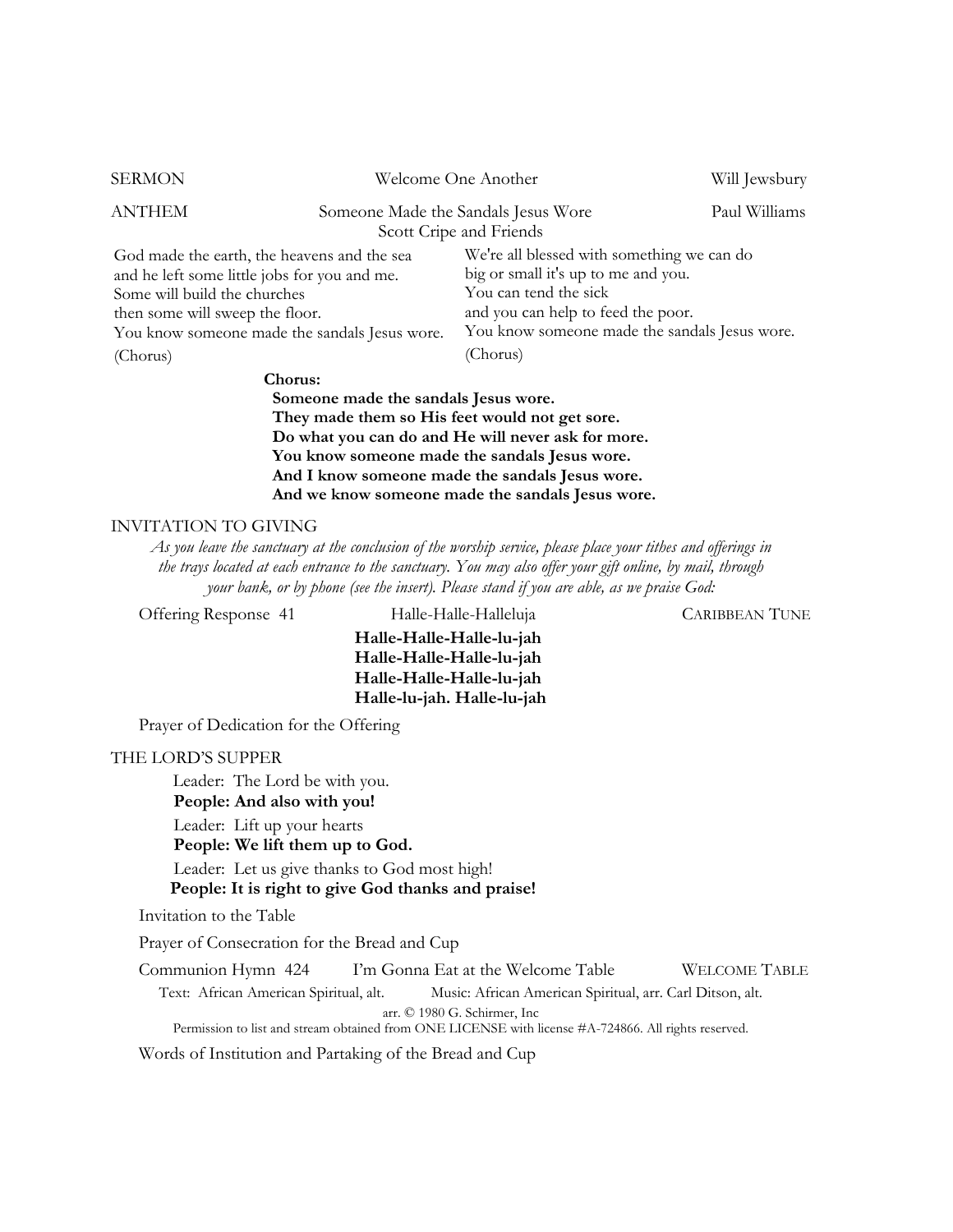Prayer of Thanksgiving and Lord's Prayer

Our Father, who art in Heaven, hallowed be Thy name;

Thy Kingdom come, Thy will be done, on earth, as it is in heaven.

Give us this day our daily bread, and forgive us our debts as we forgive our debtors; And lead us not into temptation, but deliver us from evil.

For Thine is the kingdom, and the power, and the glory forever. Amen.

#### COMMISSIONING OF CAMPERS

Litany of Blessing

Leader: Once again, O Lord, we turn to the season of summer fun, church camp and outdoor activities.

### **People: We praise you, God, for the beauty of the world, and for the turning of the seasons that you have ordained.**

Leader: Grant that we shall use the refreshment of this time of the year to find a greater sense of your presence in our lives. Grant that our children and youth find a greater sense of your presence in their lives while they are apart from this family of families.

## **People: Help us to see you in the beauty of nature, in the activities of the season, and in the faces of our friends. Let this be a time when we see more clearly, feel more deeply, and discover you more intimately in everything we do.**

Leader: Protect these young ones in their travels and in their cabins; in their small groups learnings and their large group activities; in their waking and in their sleeping; in their laughing and in their loving.

**People: And keep us mindful of one another while we are apart. Teach us the strength of love in the absence of presence. All: Through Jesus Christ, our Lord. Amen.** 

\*CLOSING HYMN 530 I've Got Peace Like a River PEACE LIKE A RIVER Words and Music: African American Spiritual

\*BENEDICTION

POSTLUDE Unclouded Day Josiah Kelley Alwood Scott Cripe and Friends

*As you leave the sanctuary, please place your offering in the trays and take your bulletin and communion cup with you to the receptacles located outside the sanctuary doors.* 

Permission to podcast /stream the music in this service obtained from ONE LICENSE with license #A-724866 All rights reserved.

## **MUSICIANS**

John Gates, mandolin Rick Abbott, guitar and dobro Scott Cripe, piano and bass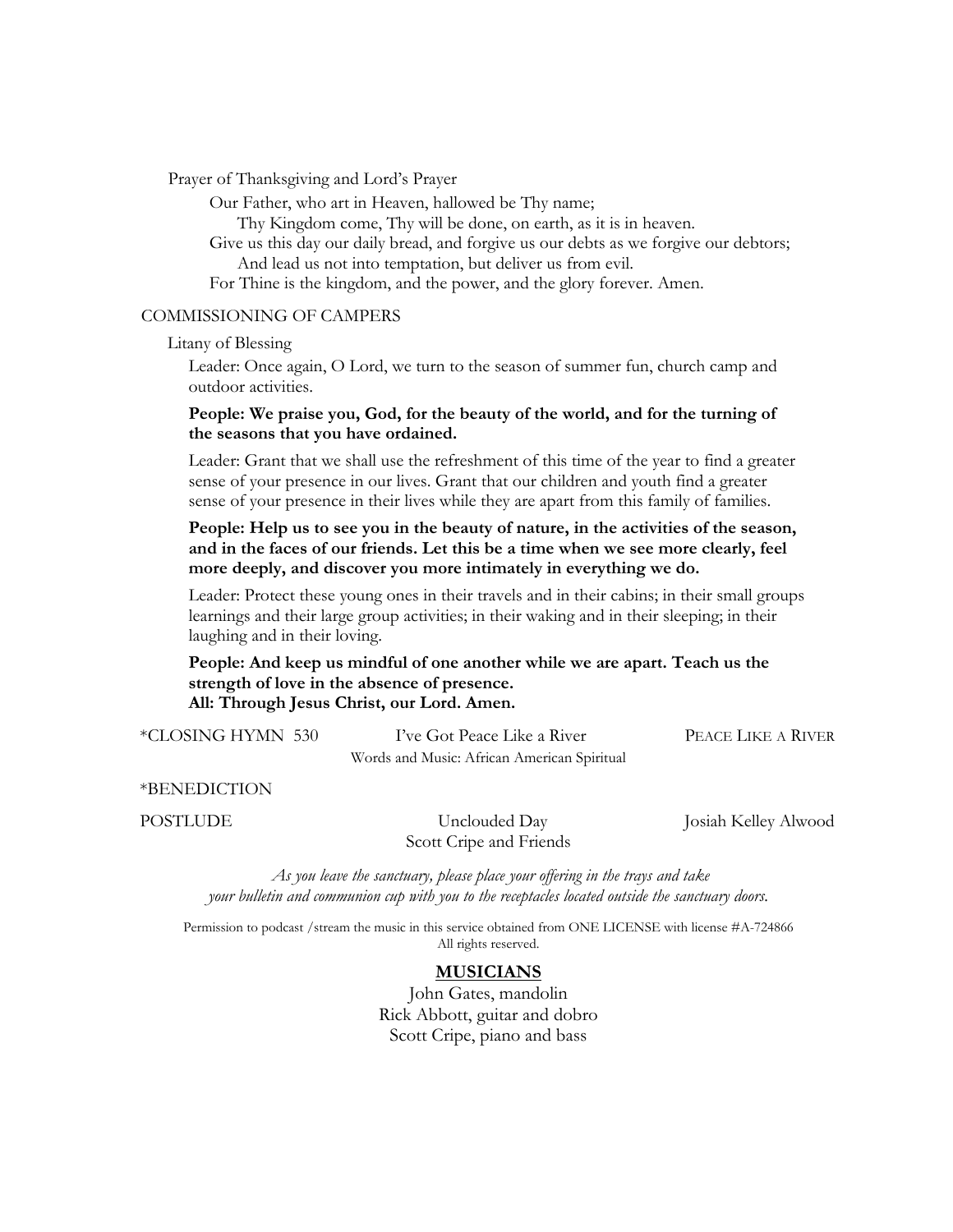#### **FCC CAMPERS**

**High School Camp**  *Claire Johann, Jetta Norris, Maya Norris, Josiah Leming*

> **Explorers Camp**  *Pacer Norris, Ethan Fletcher*

**New Beginnings Camp**  *Alasdair Gershon* 

**You and Me Camp**  *Marcia and Will Jewsbury with granddaughter Grace* 

# **Camp Counselors**

*Halley Norris, Kate Myers, Jon Enari, Jefferson Trippel, Henry Street, Ashlyn Reynolds* 

*Please pray for all children attending camps this summer, that they will have comfort, find friends, and be filled with joy and the Spirit of God. Amen.* 

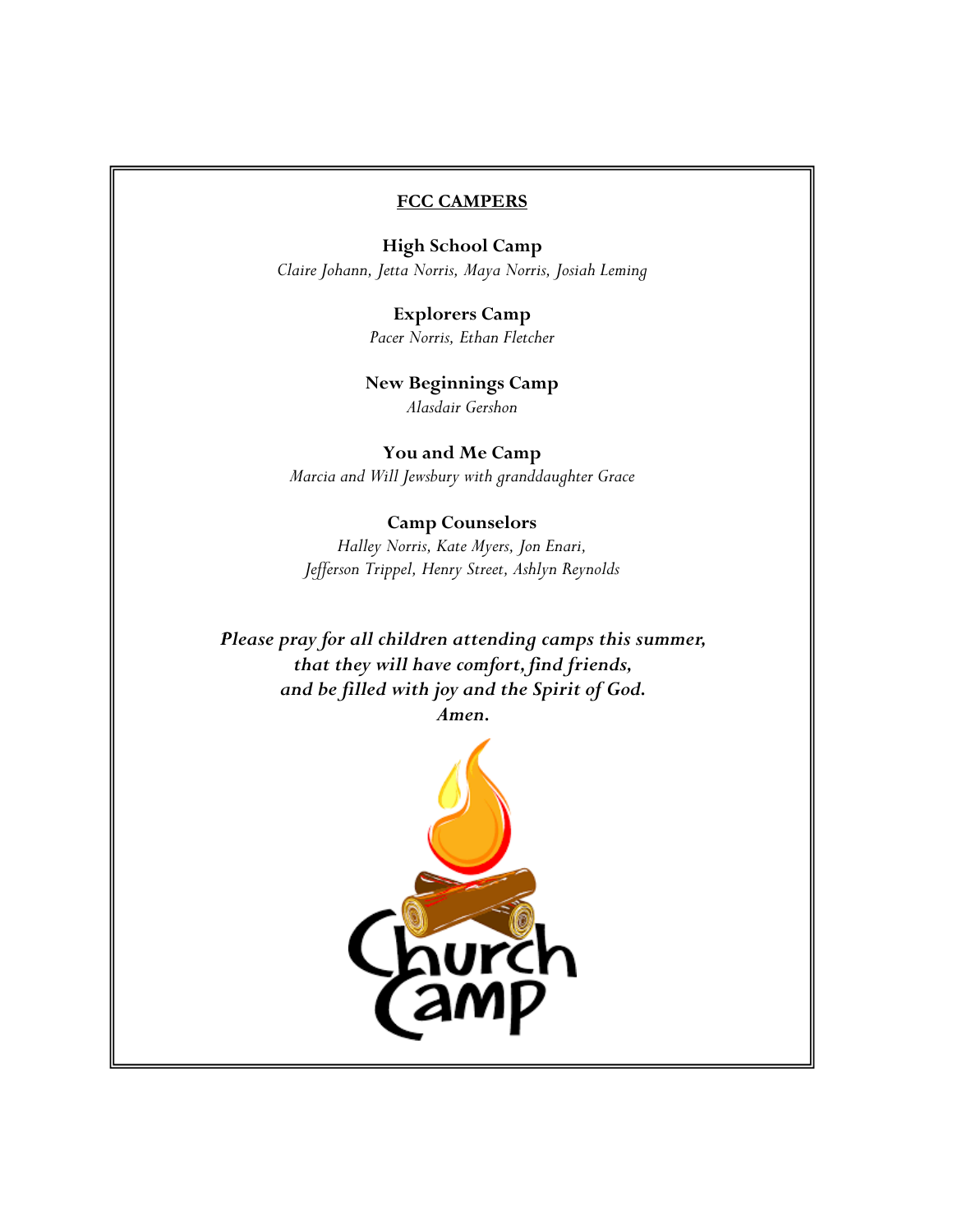### **ANNOUNCEMENTS**

#### *Join us on the Lawn this Summer!*



Lemondre on the Lawn This summer we will provide a time of connection to FCC's *Why* with fellowship and fun on the front lawn. There will be chairs, tables and awnings for people to sit and chat, lawn games and fellowship with fellowship and fun on the front lawn. There will be chairs, tables and awnings for people to sit and chat, lawn games and chalk for play, and light refreshments. Each week the theme will be slightly different, but they will all be focused on connecting to

FCC and God's work in our community. Table tents with discussion questions and information will be on each table. Most of all though, we just want to gather and enjoy each other's company, so come prepared to relax, eat treats, and have fun!

## **Farewell Liturgy and All Church Lunch of Appreciation**  *June 26 Following Worship in Great Hall*

Plan to join us in worship and at our All-Church Lunch on June 26 as we show appreciation and celebrate the ministry of Pastor Will Jewsbury. This will be Will's last Sunday with us as our Interim Pastor. A sign-up to help with this special meal is available online (sent via email) or find the hard copy on the reception desk. Please, plan to attend and consider helping to make this a memorable event! Thank you!

# All Church Picnic and Pie Contest on July 10th<br>*Join us at the Lion's Den Shelter at 1:00 pm Join us at the Lion's Den Shelter at 1:00 pm*



Pastor Kyrmen Rea's first Sunday with us will be July 3 and we will continue to show hospitality the following Sunday, July 10, at the FCC All-Church Picnic! It's been several years since we've been able to gather for this beloved tradition! So, plan to join us at the Lion's Den Shelter at Cascades Park at 1:00pm on July 10th. FCC will provide burgers, hotdogs and a veggie burger option. You can bring a side to share and a pie to enter in FCC Pie Contest! This event promises to be full of fun! Be sure to join us!!

# **Help Us Get FCC's Building Spruced Up**  *Sign up for a Project to Complete On Your Own Schedule*

 Your help is needed to spruce up the building before our new minister arrives! Instead of one "work day," the Property Commission is asking for volunteers to do the work by July 1 on your own timeframe. Projects will need to be done in coordination with the church calendar as some events are scheduled for May and June. A sign-up sheet is on the reception desk, or you can call the church office to sign up. Please consider pitching in as you can! Many hands make light work! Questions can be addressed to Cindy Welch or Peggy Stafford. Thanks!